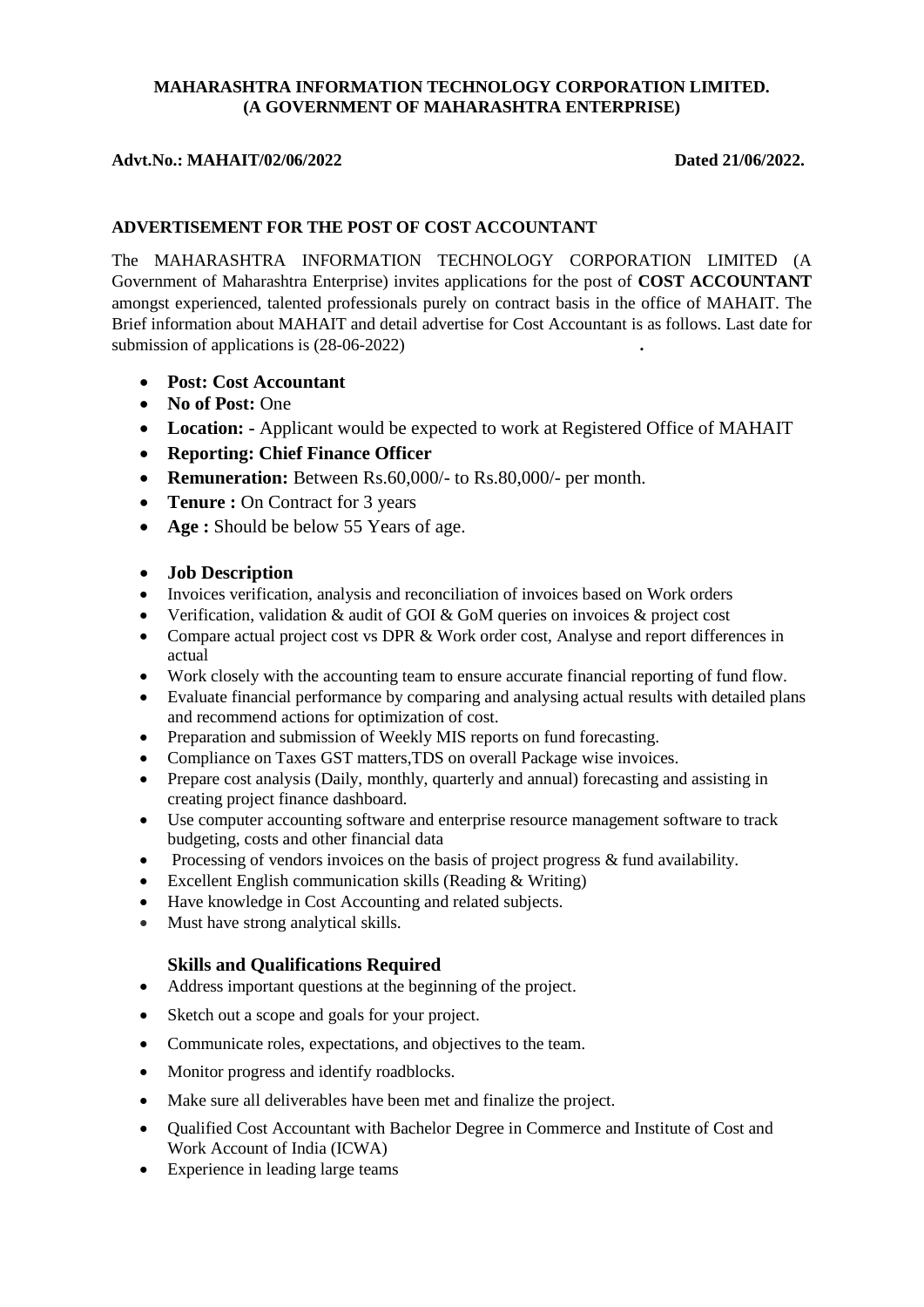Minimum 5 to 8 Years of experience as Cost Accountant in various firms.

## **SELECTION PROCESS**:-

- The candidates will be shortlisted for selection process taking into consideration the qualification and experience etc.
- The selection process will consist of Personal Interview.
- MAHAIT reserves the right to fix the standard and specifications for screening and calling the candidates for interview. Applicants meeting the requirements as specified under Terms and Conditions will be required to appear for Personal Interview in Registered Office in MAHAIT. Applicants will be required to produce of following, at the time of attending the Personal Interview:-
	- 1. Two Passport Size Colour Photographs.
	- 2. Proof of Identification, such as Voter ID/Aadhar Card/Passport/ PAN Card.
	- 3. Original Certificates related to Qualifications along with one set of Self Attested Copy.
	- 4. Testimonials and documents related to experience etc.

#### **Time Schedule**: -

| Last date of receipt of application | $: 28-06-2022$ |
|-------------------------------------|----------------|
| Selection Process at Mumbai         | : July 2022    |

**Note:** The candidates shortlisted for Interview process will be informed to attend Interview process by email/SMS on the address/information provided by them in the application. MAHAIT will not be responsible for any loss of email /information sent due to invalid or wrong email id.

## **• Terms and Conditions:**

(a) The candidates applying should ensure that they fulfill all eligibility criteria. Their admission to all the stages of the recruitment process will be purely provisional subject to satisfying the prescribed eligibility criteria mentioned in this advertisement. Company will take up verification of eligibility conditions with reference to documents submitted by the candidate only after the candidate has qualified for interview.

(b) No equivalent qualification shall be acceptable for the post.

(c) Pre-requisites are minimum and mere possession of the same does not entitle the candidate to be called for selection process. Considering the experience, the candidates will be shortlisted for selection process.

(d) The candidates should have adequate Knowledge of 'Marathi, Hindi and English'.

(e) If any false/incorrect information furnished by the candidate is detected at any stage of recruitment process, his/her candidature will not be considered.

(f) If the candidate knowingly or will fully furnishes incorrect or false particulars or suppresses material information, he/she will be disqualified and if appointed, shall be liable for dismissal from the Company's service without any notice or assigning any reasons whatsoever.

(g) The decision of the Company in all matters relating to recruitment shall be final and no individual correspondence will be entertained. Applications received after due date will not be entertained.

(h) The selection in MAHAIT is done strictly as per merit in a systematic way. Canvassing in any form will disqualify a candidate.